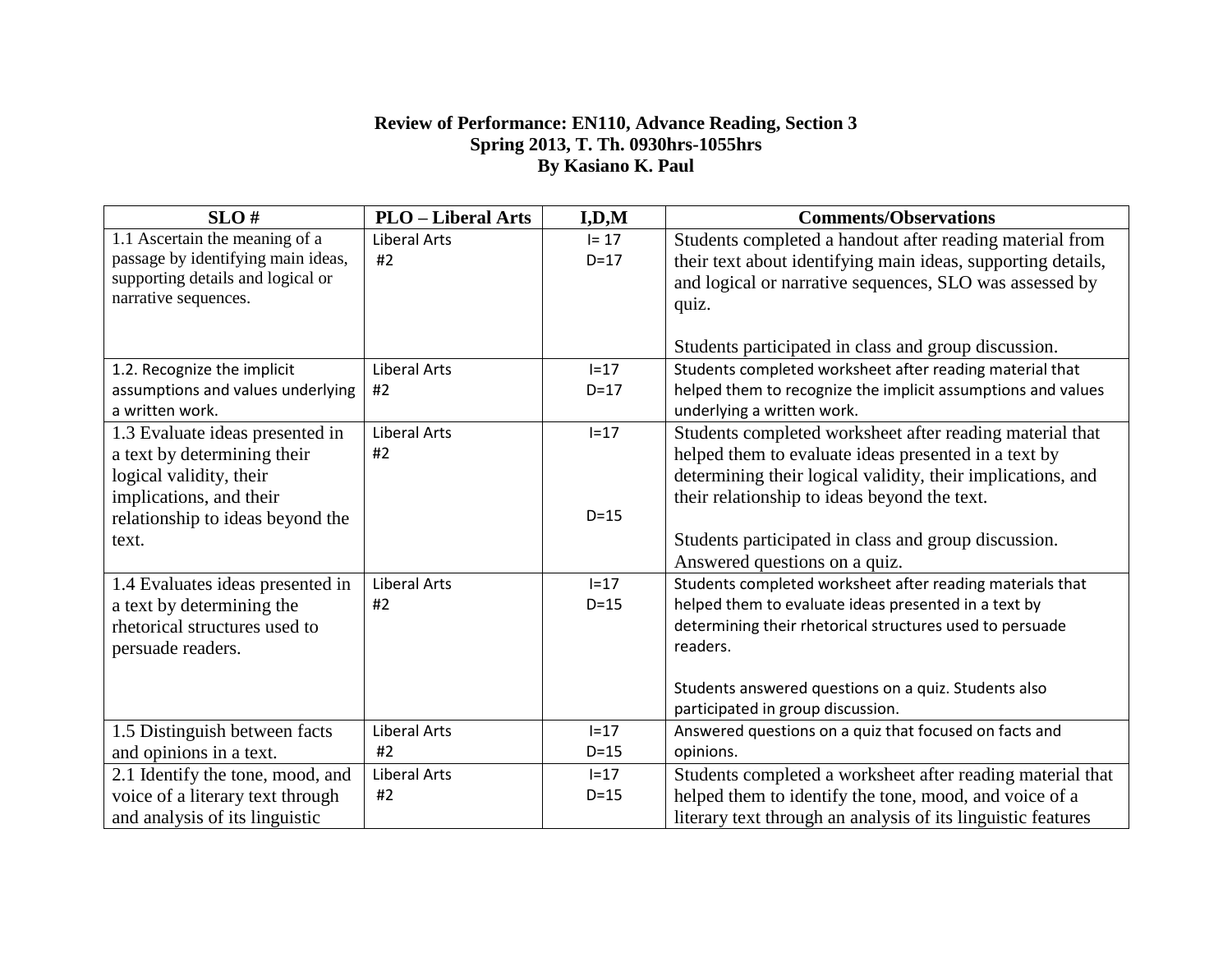| features and literary devices.   |              |        | and literary devices.                                           |
|----------------------------------|--------------|--------|-----------------------------------------------------------------|
|                                  |              |        | Students answered questions on a quiz.                          |
| 2.2 Identify the theme of a      | Liberal Arts |        | Students completed worksheet after reading the material         |
| literary text and the ways it is | #2           | $D=15$ | that helped them to identify the theme of a literary text and   |
| embodied by formal elements.     |              |        | the ways it is embodied by formal elements,                     |
|                                  |              |        |                                                                 |
|                                  |              |        | Students participated in class and group discussions.           |
| 2.3 Identify and analyze         | Liberal Arts | $D=15$ | Students completed worksheet s after reading material that      |
| common semantic features such    | #2           |        | helped them to identify and analyze common semantic features    |
| as connotation, denotation, and  |              |        | such as connotation, denotation, and figures of speech. Write a |
| figures of speech.               |              |        | summary of a text hat demonstrates and understanding of the     |
|                                  |              |        | main ideas of the text.                                         |
| 3.1 Write a summary of the       | Liberal Arts | $D=15$ | Students wrote a summary of a text that demonstrates an         |
| main ideas of a text that        | #2           |        | understanding of the main ideas of the text.                    |
| demonstrates and understanding   |              |        |                                                                 |
| 3.2 Write a paraphrase of a      | Liberal Arts | $D=13$ | Students wrote a paraphrase of a passage that demonstrated      |
| passage that demonstrates an     | #2           | $M=4$  | an understanding of the content of the passage.                 |
| understanding of the content of  |              |        |                                                                 |
| the passage.                     |              |        |                                                                 |

## **Additional Observations:**

- 1. Two above average students just stopped coming after the midterm which resulted in dramatic drop in the evaluation of their grades.
- 2. Number of Withdrawal: 5 withdrawn by the instructor excessive absence; 1 for repeated plagiarism.
- 3. 30% of students selected "somewhat difficult" when asked about the textbook for the course. Textbook: The Concise Readers. 6<sup>th</sup> Edition.